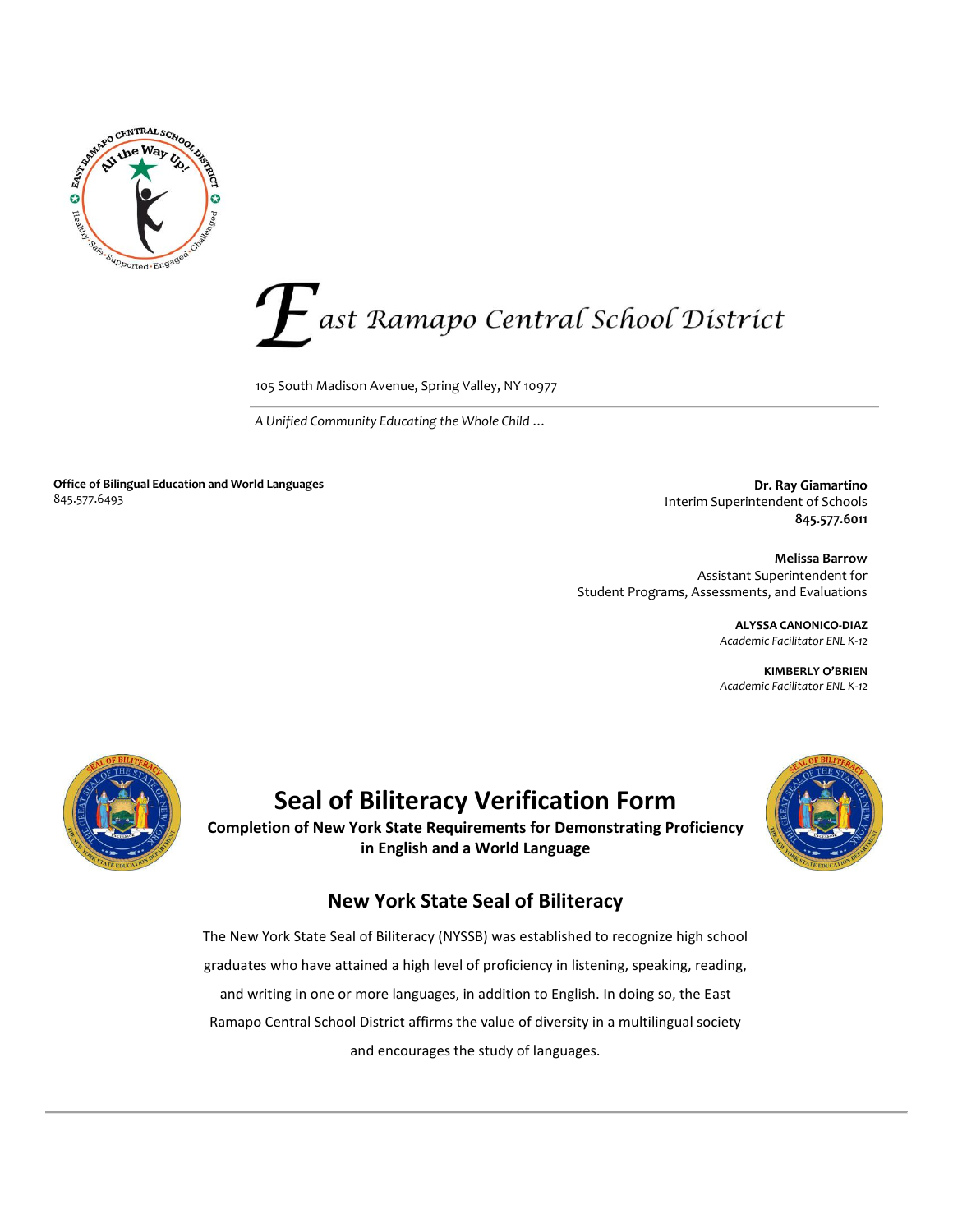(PLEASE PRINT)

Student's Name: \_\_\_\_\_\_\_\_\_\_\_\_\_\_\_\_\_\_\_\_\_\_\_\_\_\_\_\_\_\_\_\_\_\_\_\_ Grade: \_\_\_\_\_\_\_\_\_\_\_

Counselor's Name: \_\_\_\_\_\_\_\_\_\_\_\_\_\_\_\_\_\_\_\_\_\_\_\_\_\_\_\_\_\_\_\_\_\_ Student I.D. \_\_\_\_\_\_\_\_\_\_\_\_\_\_\_

## To obtain the New York State Seal of Biliteracy students must gain **three points** in each of the **two areas** listed:  $\overline{\phantom{a}}$

| Criteria for Demonstrating Proficiency in<br><b>English</b>                                                                                                                                                                                        | Point<br>Value | Criteria for Demonstrating Proficiency in a<br><b>World Language</b>                                                                                                                                                          | Point<br>Value |
|----------------------------------------------------------------------------------------------------------------------------------------------------------------------------------------------------------------------------------------------------|----------------|-------------------------------------------------------------------------------------------------------------------------------------------------------------------------------------------------------------------------------|----------------|
| Score of 80, or higher on the NYS Regents Examination in<br>English Language Arts (Common Core).                                                                                                                                                   | $\mathbf{1}$   | Course Complete a Checkpoint C level World<br>Language course, with a grade of 85 or higher.                                                                                                                                  | $\mathbf{1}$   |
| English Language Learners (ELLs) score a 75 or above on<br>two Regents exams other than English, without<br>translation.                                                                                                                           | $\mathbf{1}$   | Score at a proficient level on an accredited<br>Checkpoint C World Language assessment:<br>AP French Language/Minimum Score: 4<br>or<br>AP Spanish Language/Minimum Score: 4                                                  | $\mathbf{1}$   |
| ELLs score at the Commanding level on two<br>modalities on the New York State English as a<br>Second Language Achievement Test (NYSESLAT) as<br>demonstrated by an overall scale score of 290.<br>Date Completed: _________                        | $\mathbf{1}$   | For students enrolled in a Bilingual Education<br>program, complete all required Home Language<br>Arts (HLA) course work and the district HLA exam<br>with an 85 or higher.<br>Score Received: _____ Date Completed: ________ | $\mathbf{1}$   |
| Complete all 11th and 12th grade ELA courses with an<br>average of 85 or higher<br>English 11 Average: ______ English 12 Average: _                                                                                                                | $\mathbf{1}$   | Attach a copy of evidence from a school in a foreign<br>country showing at least three years of instruction in<br>the student's home/native language in Grade 8 or<br>beyond, with an average of 85 or higher.                | $\mathbf{1}$   |
| Achieve the following scores on the examinations listed<br>below:<br>3 or higher on an Advanced Placement (AP) English Language or<br>English Literature examination<br>or<br>80 or higher on the Test of English as a Foreign Language<br>(TOEFL) | $\mathbf{1}$   | Assessment for low incidence languages:<br>OPI - ACTFL - Oral Proficiency Interview in which<br>students must achieve at the Intermediate-High Level.                                                                         | $\mathbf{1}$   |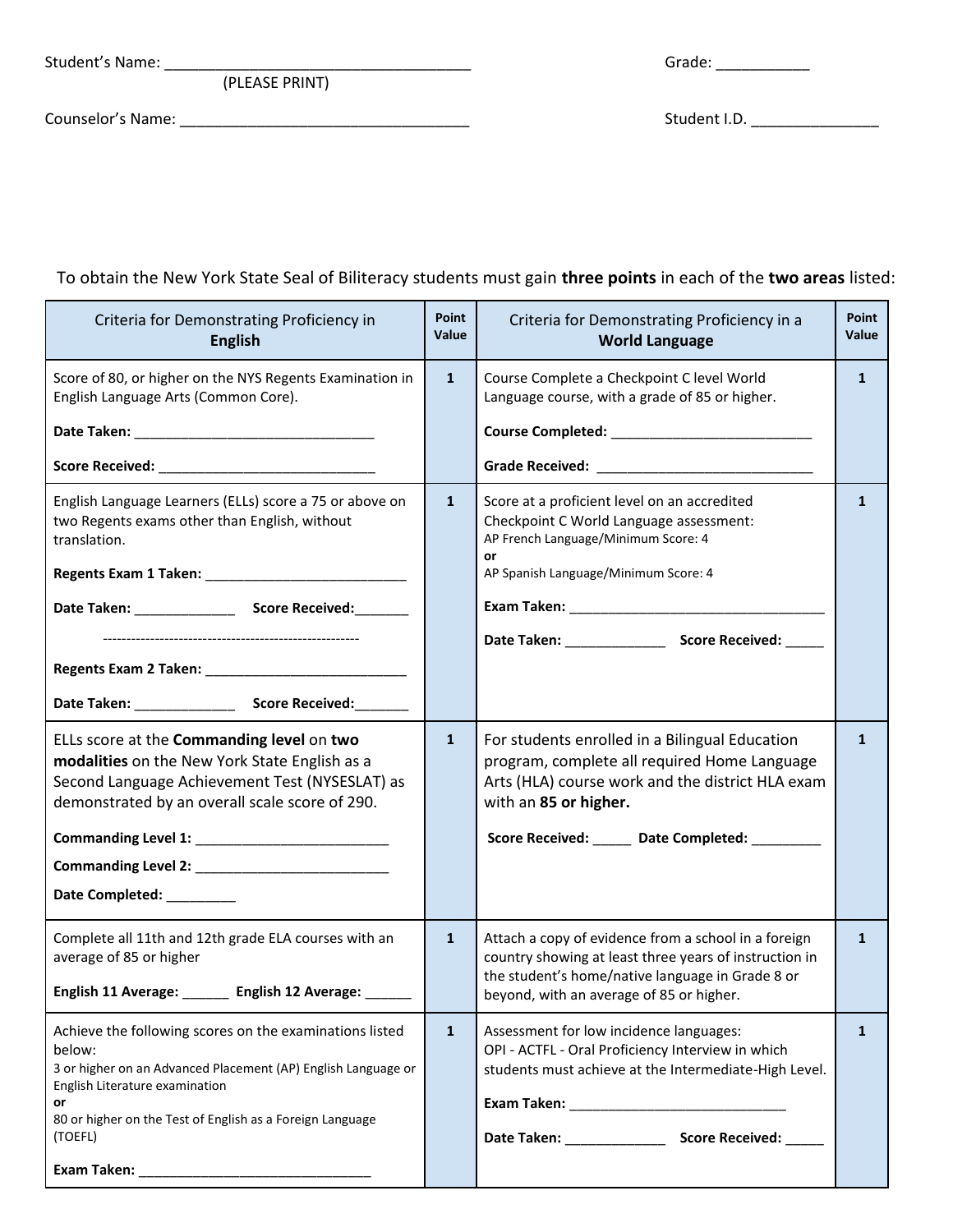| <b>Date Taken:</b><br><b>Score Received:</b>                                                                                                                                                                                |              |                                                                                                                                                                                                                                              |  |
|-----------------------------------------------------------------------------------------------------------------------------------------------------------------------------------------------------------------------------|--------------|----------------------------------------------------------------------------------------------------------------------------------------------------------------------------------------------------------------------------------------------|--|
| Present a culminating project that meets the criteria for<br>speaking, listening, reading and writing established by<br>the district's Seal of Biliteracy Committee to a panel of<br>reviewers with proficiency in English. | $\mathbf{2}$ | Present a culminating project that meets the criteria<br>for speaking, listening, reading and writing<br>established by the district's Seal of Biliteracy<br>Committee to a panel of reviewers with proficiency in<br>the targeted language. |  |
| <b>Project Name:</b>                                                                                                                                                                                                        |              | <b>Project Name:</b>                                                                                                                                                                                                                         |  |
| <b>Rubric Score:</b>                                                                                                                                                                                                        |              | <b>Rubric Score:</b>                                                                                                                                                                                                                         |  |

| <b>OFFICE USE ONLY</b> |                                                                                                                                                                                                                                                                       |      |  |  |  |
|------------------------|-----------------------------------------------------------------------------------------------------------------------------------------------------------------------------------------------------------------------------------------------------------------------|------|--|--|--|
|                        | The student has met the following eligibility requirements:                                                                                                                                                                                                           |      |  |  |  |
|                        | Successful completion of 3 points in the criteria for demonstrating proficiency in English as stated in<br>Attachment 1 of NYSED Seal of Biliteracy. (copy of transcript)                                                                                             |      |  |  |  |
|                        | Successful completion of 3 points in the criteria for demonstrating proficiency in a World Language other than<br>English as stated in Attachment 1 of NYSED Seal of Biliteracy, with approval signature of current foreign<br>language teacher. (copy of transcript) |      |  |  |  |
|                        |                                                                                                                                                                                                                                                                       |      |  |  |  |
|                        | Advisor's Signature                                                                                                                                                                                                                                                   | Date |  |  |  |
|                        | Not approved due to the following:                                                                                                                                                                                                                                    |      |  |  |  |
|                        |                                                                                                                                                                                                                                                                       |      |  |  |  |
|                        |                                                                                                                                                                                                                                                                       |      |  |  |  |
|                        |                                                                                                                                                                                                                                                                       |      |  |  |  |
|                        | Advisor's Signature                                                                                                                                                                                                                                                   | Date |  |  |  |

## **Assistant Superintendent for Student Programs, Assessment, and Evaluation or designee**

**Print Name:\_\_\_\_\_\_\_\_\_\_\_\_\_\_\_\_\_\_\_\_\_\_\_\_\_ Signature:** \_\_\_\_\_\_\_\_\_\_\_\_\_\_\_\_\_\_\_\_\_\_\_\_